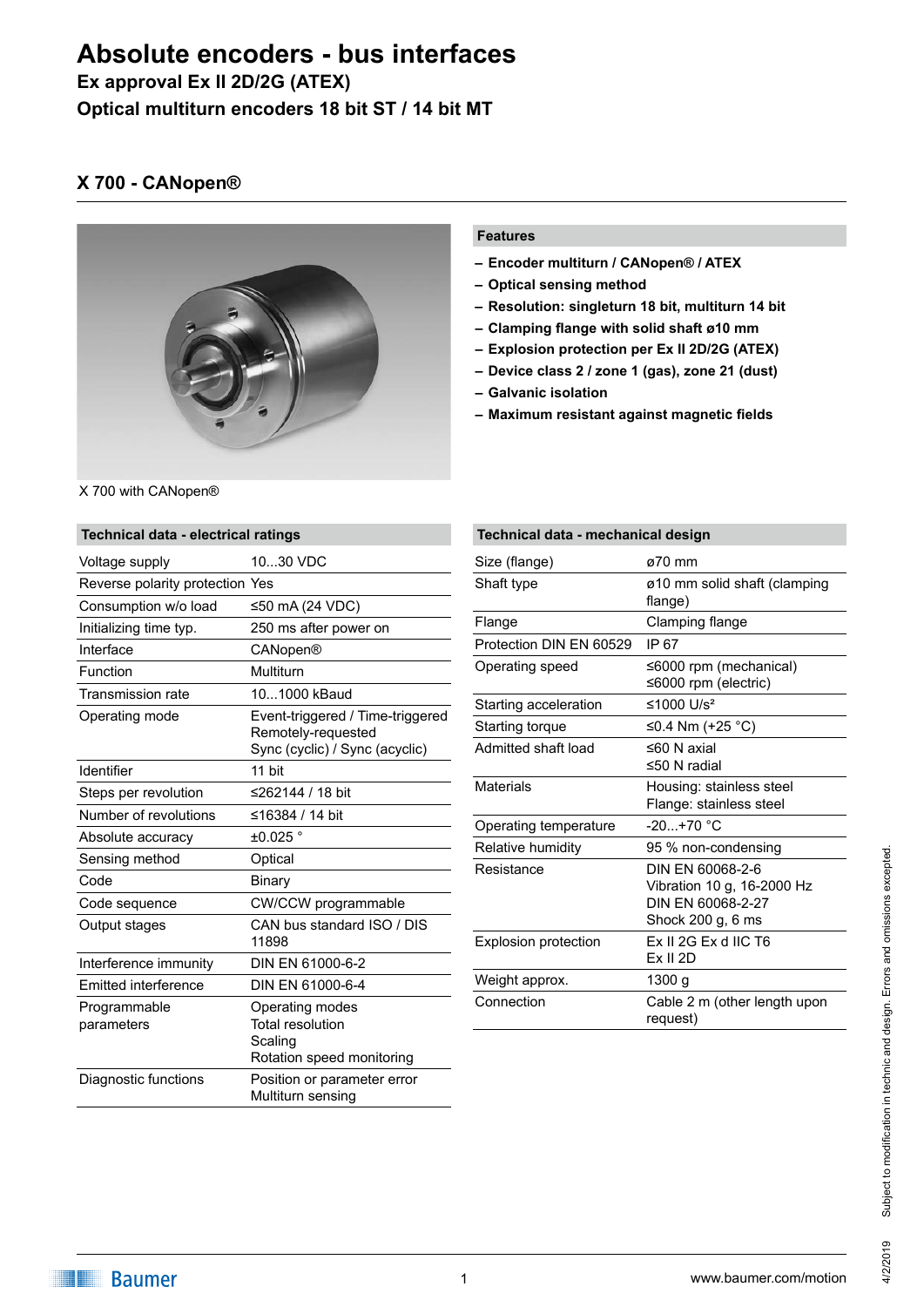## **Absolute encoders - bus interfaces Ex approval Ex II 2D/2G (ATEX)**

**Optical multiturn encoders 18 bit ST / 14 bit MT**

**X 700 - CANopen®**



CD with file descriptions is not included in the delivery. You may order them on CD as accessory.

| <b>Accessories</b>                                            |                                                                                                                                                                                                                        |
|---------------------------------------------------------------|------------------------------------------------------------------------------------------------------------------------------------------------------------------------------------------------------------------------|
| <b>Programming accessories</b>                                |                                                                                                                                                                                                                        |
| 10146710<br>CD with describing files & manuals<br>(Z 150.022) |                                                                                                                                                                                                                        |
| <b>CANopen® features</b>                                      |                                                                                                                                                                                                                        |
| Bus protocol                                                  | CANopen                                                                                                                                                                                                                |
| Device profile                                                | CANopen - CiA DSP 406,<br>CANopen - CiA DSP 417<br>(Device Class 2, CAN 2.0B)                                                                                                                                          |
| Operating modes                                               | Event-triggered / Time-triggered<br>Remotely-requested<br>Sync (cyclic) / Sync (acyclic)                                                                                                                               |
| Preset                                                        | Parameter for setting the encoder to a<br>requested position value assigned to a<br>defined shaft position of the system. The<br>offset of encoder zero point and mecha-<br>nical zero point is stored in the encoder. |
| Rotating direction                                            | Parameter for defining the rotating direc-<br>tion in which there have to be ascending<br>or descending position values.                                                                                               |
| Scaling                                                       | Parameter defining the steps per turn as<br>well as the total resolution.                                                                                                                                              |
| Diagnosis                                                     | The encoder supports the following error<br>warnings:<br>- Position and parameter error<br>- Lithium battery voltage control<br>(Multiturn)                                                                            |
| Node Monitoring                                               | <b>Heartbeat or Nodeguarding</b>                                                                                                                                                                                       |
| Default                                                       | DSP 406 50 kbit/s, Node ID 1<br>DSP 417 250 kbit/s, Node ID 4                                                                                                                                                          |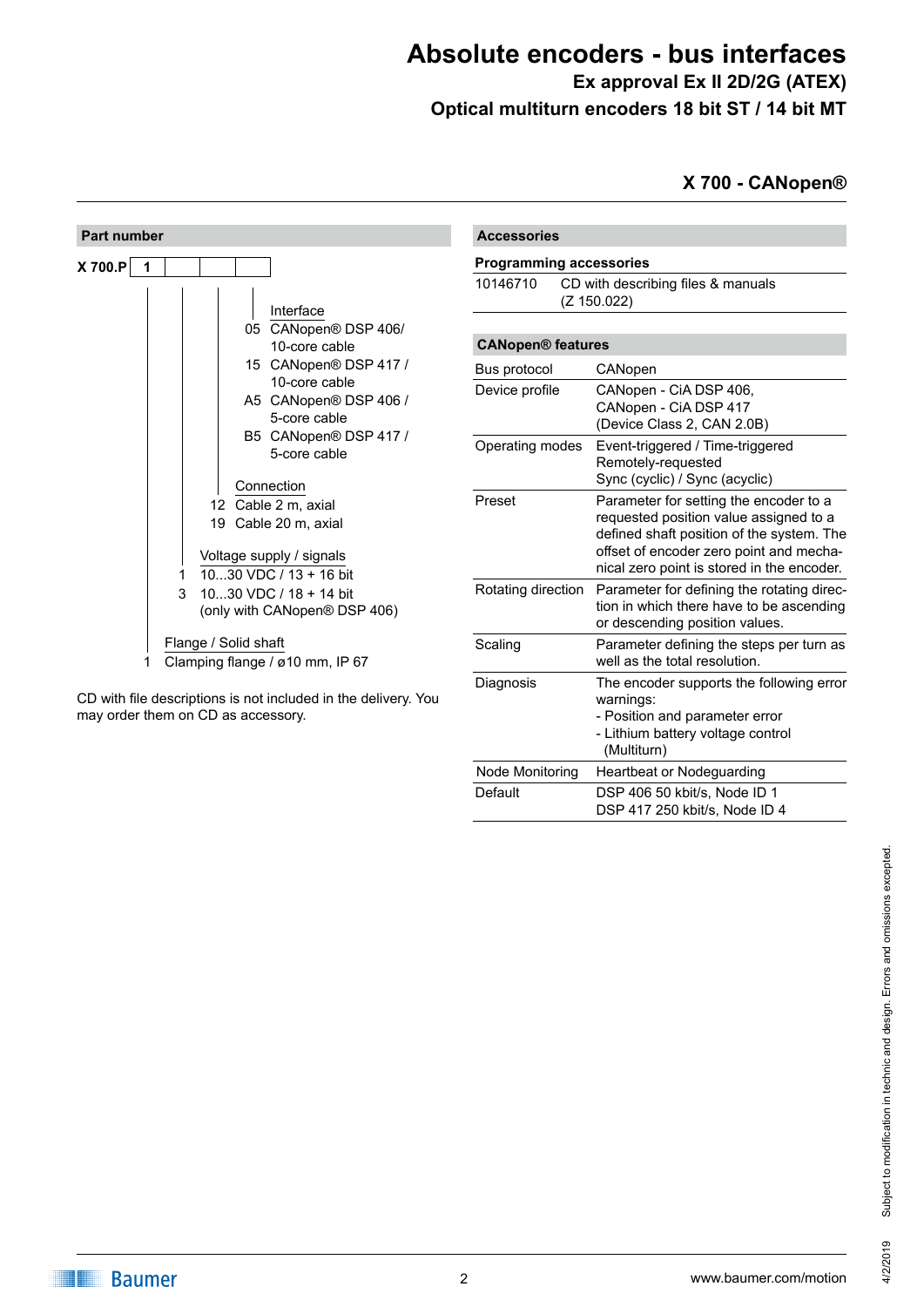## **Absolute encoders - bus interfaces Ex approval Ex II 2D/2G (ATEX) Optical multiturn encoders 18 bit ST / 14 bit MT**

## **X 700 - CANopen®**

| <b>Terminal significance</b> |                                                       | <b>Terminal assignment</b> |          |
|------------------------------|-------------------------------------------------------|----------------------------|----------|
| UB                           | Encoder voltage supply                                | Core colour                | Assignm  |
| <b>GND B</b>                 | Encoder ground connection relating to UB              | brown                      | UB (IN)  |
| CAN L                        | CAN bus signal (dominant Low)                         | white                      | GNDB (I) |
| CAN H                        | CAN bus signal (dominant High)                        | green                      | CAN H(   |
| CAN GND                      | GND relating to CAN interface.                        | yellow                     | CAN L(   |
|                              | Separated from GND B either by galvanic<br>isolation. | black                      | CAN GN   |
|                              |                                                       | red                        | UB (OUT  |

| <b>Terminal assignment</b> |                  |                  |  |
|----------------------------|------------------|------------------|--|
| Core colour                | Assignment 05/15 | Assignment A5/B5 |  |
| brown                      | UB (IN)          | UB               |  |
| white                      | GNDB (IN)        | GND              |  |
| green                      | CAN H(IN)        | CAN_H            |  |
| yellow                     | CAN_L(IN)        | CAN L            |  |
| black                      | CAN GND (IN)     |                  |  |
| red                        | UB (OUT)         |                  |  |
| blue                       | GNDB (OUT)       |                  |  |
| grey                       | CAN H (OUT)      | <b>CAN GND</b>   |  |
| pink                       | CAN L (OUT)      |                  |  |
| violet                     | CAN GND (OUT)    |                  |  |
|                            |                  |                  |  |

#### **Dimensions**